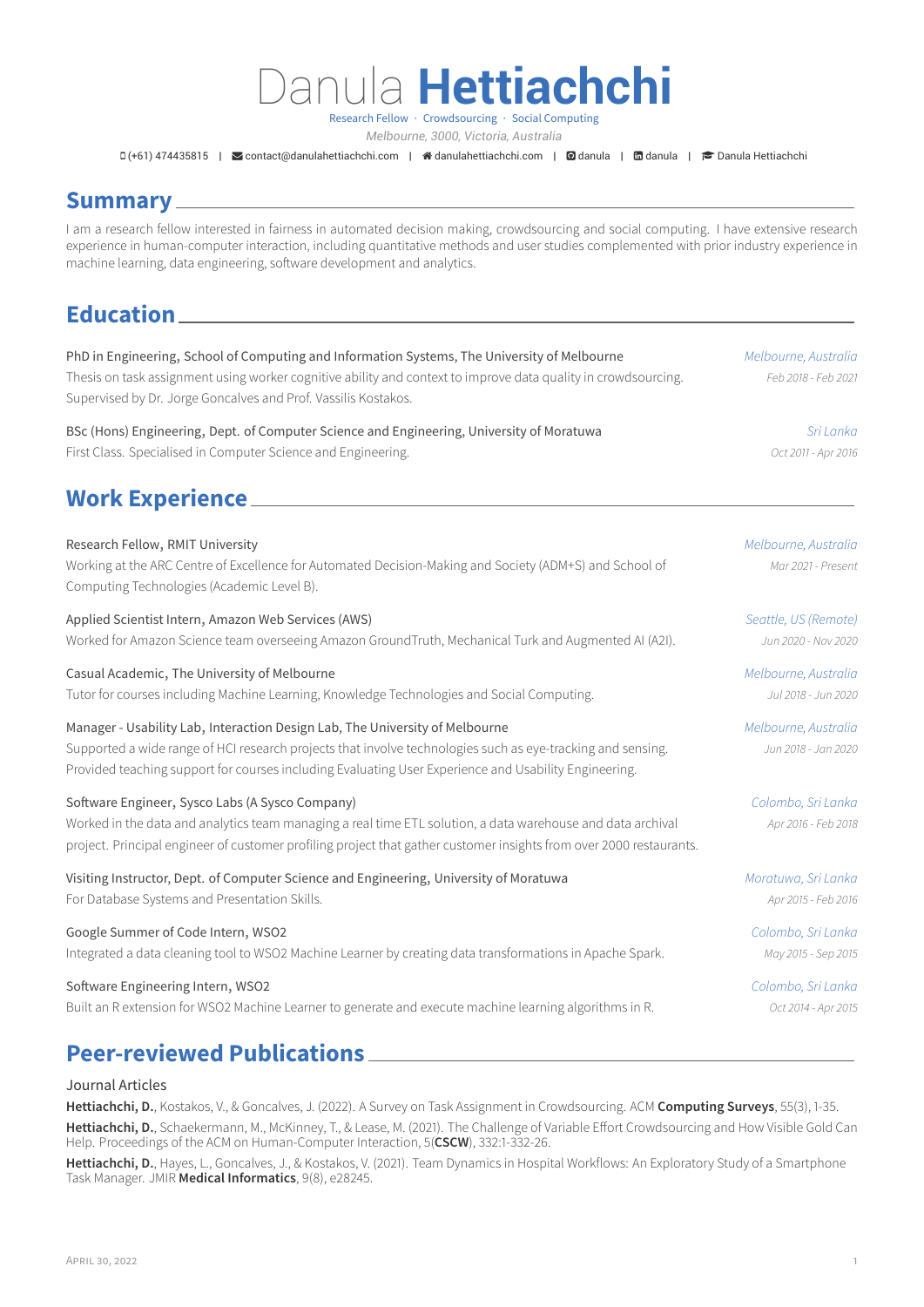**Hettiachchi, D.**, van Berkel, N., Kostakos, V., & Goncalves, J. (2020). CrowdCog: A Cognitive Skill based System for Heterogeneous Task Assignment and Recommendation in Crowdsourcing. Proceedings of the ACM on Human-Computer Interaction, 4(**CSCW**), 110:1-110:21.

Paananen, V., Oppenlaender, J., Goncalves, J., **Hettiachchi, D.**, Hosio, S. (2021). Investigating Human Scale Spatial Experience. Proceedings of the ACM on Human-Computer Interaction, 5 (**ISS**), 496:1-496:18.

Wijenayake, S., **Hettiachchi, D.**, Hosio, S., Kostakos, V., & Goncalves J. (2020). Effect of Conformity on Perceived Trustworthiness of News in Social Media. IEEE **Internet Computing**, 25(1), 12-19.

van Berkel, N., Goncalves, J., **Hettiachchi, D.**, Wijenayake, S., Kelly, R. M., & Kostakos, V. (2019). Crowdsourcing Perceptions of Fair Predictors for Machine Learning: A Recidivism Case Study. Proceedings of the ACM on Human-Computer Interaction, 3(**CSCW**), 28:1-28:21.

Sarsenbayeva, Z., van Berkel, N., **Hettiachchi, D.**, Jiang, W., Dingler, T., Velloso, E., Kostakos, V., & Goncalves, J. (2019). Measuring the Effects of Stress on Mobile Interaction. Proceedings of the ACM on Interactive, Mobile, Wearable and Ubiquitous Technologies (**IMWUT**), 3(1), 24:1-24:18.

#### Conference Papers

**Hettiachchi, D.**, Arora, T., & Goncalves, J., (2021). Us vs. Them - Understanding the Impact of Homophily in Political Discussions on Twitter. In IFIP Conference on Human-Computer Interaction (**Interact'21**) (pp. 476-497). Springer, Cham.

**Hettiachchi, D.**, Sarsenbayeva, Z., Allison, F., van Berkel, N., Dingler, T., Marini, G., Kostakos, V., & Goncalves, J. (2020). "Hi! I am the Crowd Tasker" Crowdsourcing through Digital Voice Assistants. In Proceedings of the ACM SIGCHI Conference on Human Factors in Computing Systems 2020 (**CHI'20**) (pp. 1-14). ACM.

**Hettiachchi, D.**, Wijenayake, S., Hosio, S., Kostakos, V., & Goncalves, J. (2020). How Context Influences Cross-Device Task Acceptance in Crowd Work. In Proceedings of the AAAI Conference on Human Computation and Crowdsourcing (**HCOMP'20**) (Vol. 8, No. 1, pp. 53-62). AAAI.

**Hettiachchi, D.**, van Berkel, N., Hosio, S., López, M. B., Kostakos, V., & Goncalves, J. (2020). Augmenting Automated Kinship Verification with Targeted Human Input. In **PACIS** (p. 141).

Hettiachchi, D., van Berkel, N., Hosio, S., Kostakos, V., & Goncalves, J. (2019). Effect of Cognitive Abilities on Crowdsourcing Task Performance. In IFIP Conference on Human-Computer Interaction (**Interact'19**) (pp. 442-464). Springer, Cham.

Hettiachchi, D., & Goncalves, J. (2019). Towards Effective Crowd-Powered Online Content Moderation. In Proceedings of the 31st Australian Conference on Computer-Human Interaction (**OzCHI'19**) (pp. 342-346). ACM.

Seneviratne, S., Kasthuriarachchi, N., Rasnayaka, S., **Hettiachchi, D.**, & Shariffdeen R. (2022). Does a Face Mask Protect my Privacy?: Deep Learning to Predict Protected Attributes from Masked Face Images. In Australasian Joint Conference on Artificial Intelligence (**AJCAI'22**) (pp. 91-102). Springer, Cham.

#### Workshops

Alorwu, A., Savage, S., van Berkel, N., Ustalov, D., Drutsa, A., Oppenlaender, J., Bates, O., **Hettiachchi, D.,**, Gadiraju, U., Goncalves, J., Hosio, S. (2022). Reimagining Global Crowdsourcing for Better Human-AI Collaboration. In Adjunct Proceedings of the ACM SIGCHI Conference on Human Factors in Computing Systems (**CHI'22 EA**). ACM.

**Hettiachchi, D.**, Sanderson, M., Goncalves, J., Hosio, S., Kazai, G., Lease, M., Schaekermann, M., & Yilmaz, E. (2021). Investigating and Mitigating Biases in Crowdsourced Data. Companion Publication of the 2021 Conference on Computer Supported Cooperative Work and Social Computing (**CSCW '21 Companion**). ACM.

## **Supervision & Teaching**

#### Supervision - PhD

- Kaixin Ji (2022 ongoing, co-supervisor), RMIT University.
- Hiruni Kegalle (2021 ongoing, co-supervisor), RMIT University.

#### Supervision - MSc/MIT/BSc Thesis

- Kanika Mehra (BSc Hons, ongoing, co-supervisor), RMIT University.
- Tanay Arora (MIT, 2020, co-supervisor), Dongdong Yu (MIT, 2020, co-supervisor), Leonardus Elbert Putra (MIT, 2019, co-supervisor), Yue Wang (MIT, 2019, co-supervisor), Yangyang HE (MSc, 2019, co-supervisor), Kening Wu (MIT, 2018, co-supervisor), The University of Melbourne.

#### Teaching - RMIT University, Australia

• COSC 2669 - Case Studies in Data Science (Graduate Course), Tutor, 2021

#### Teaching - The University of Melbourne, Australia

- COMP 30027 Machine Learning, Tutor, 2020
- INFO 90007 Social Computing (Graduate Course), Tutor, 2019
- COMP 90049 Knowledge Technologies (Graduate Course), Tutor, 2019
- INFO 10003 Fundamentals of Interaction Design, Tutor, 2018
- INFO 90004 Evaluating the User Experience (Graduate Course), Teaching Support, 2019
- INFO 30004 Usability Engineering, Teaching Support, 2019
- INFO 20004 Usability Evaluation Methods, Teaching Support, 2018-2019

#### Teaching - University of Moratuwa, Sri Lanka

- CS 3042 Database Systems, Visiting Instructor, 2015
- CS 2963 Presentation Skills, Visiting Instructor, 2015

#### **Training**

- Melbourne Teaching Certificate, Melbourne Centre for the Study of Higher Education, The University of Melbourne, 2019
- Teaching and Assessing Communications Skills Workshops, Melbourne School of Engineering, 2019